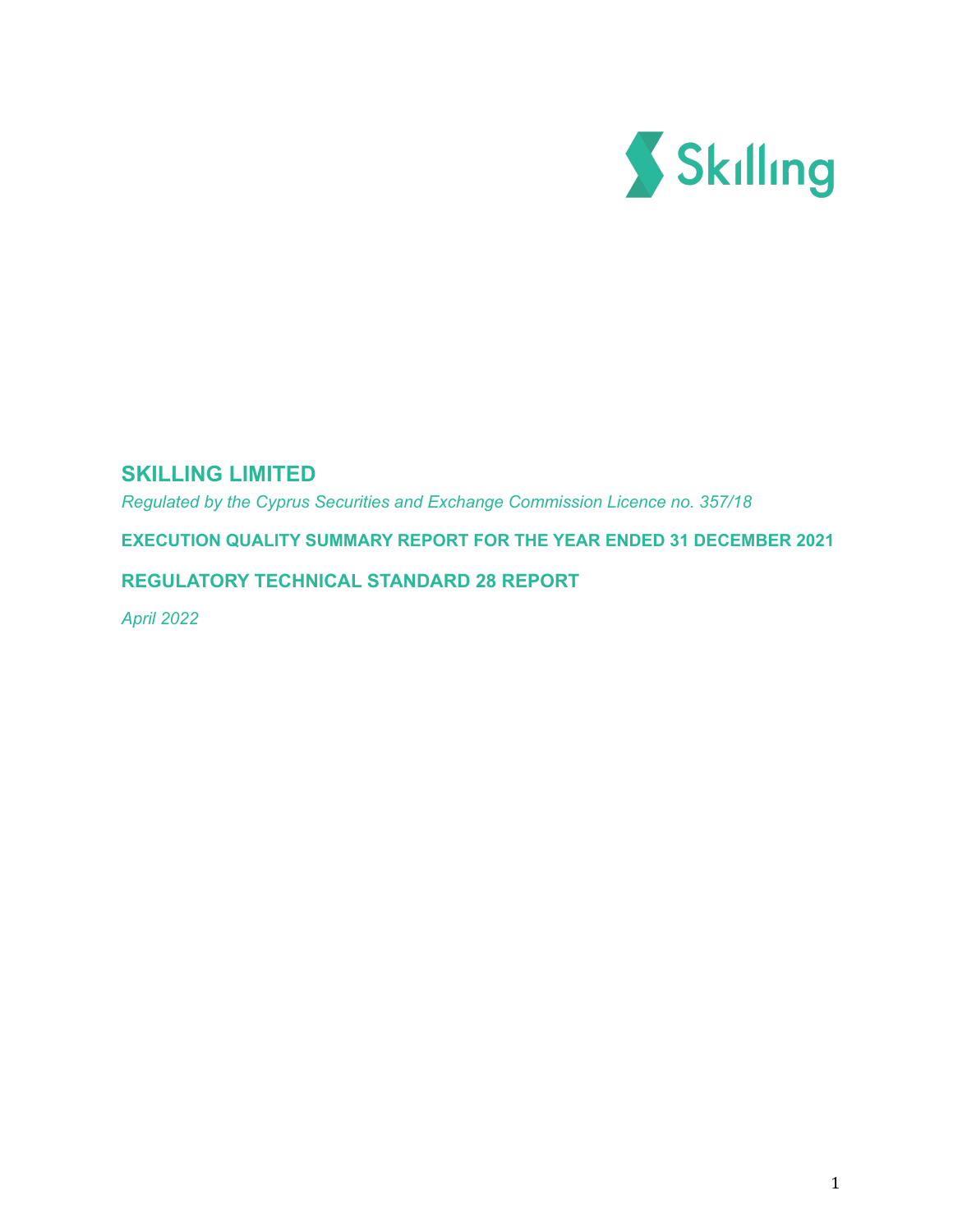

## **OVERVIEW**

The Report and RTS 28 (the "Report") have been prepared by the Company pursuant to Article 27 of the Directive 2014/65/EU (MiFID II), as adopted by the European Commission under the Commission Delegated Regulation (EU) 2017/576 (the "RTS 28"). This Report provides information to investors (herein as the "Clients s s") on how the Company execute orders and what factors may influence the order execution behaviour and to assist them to evaluate the quality of the Company's execution practices through the publication of information about the execution venues where the Company executed its Clients' orders as of 31 December 2021.

This Report will remain on the Company's website for a period of two (2) years at least post its publication.

## **1. EXECUTION VENUES REPORT**

The table below presents a summary of the Company's top five execution venues regarding the financial instrument of Contracts for difference (CFDs) for the year 2021:

| <b>Class Of Instrument</b>                                                             | <b>Contracts for Difference</b>                                       |                                                                          |
|----------------------------------------------------------------------------------------|-----------------------------------------------------------------------|--------------------------------------------------------------------------|
| Notification if <1 average trade per<br>business day in the previous year              | -N                                                                    |                                                                          |
| Top five execution brokers ranked<br>in terms of trading volumes<br>(descending order) | Proportion of volume traded as a<br>percentage of total in that class | Proportion of orders executed<br>as percentage of total in that<br>class |
| <b>Skilling Limited</b><br>(LEI: 549300E0FB8IPAUXWV89)                                 | 100%                                                                  | 100%                                                                     |

Please note the above information does not reflect the reception and transmission of orders by Clients who have been categorised as "Eligible Counterparties".

### **2. RELATIVE IMPORTANCE ON EXECUTION FACTORS DURING THE YEAR UNDER REVIEW**

In 2021, the Company made efforts to obtain, when executing orders, the best possible result for its Clients. The following Execution Factors are considered in order of importance:

**Cost and Charges**: The Company offers its Services subject to payment of fees such as brokerage fees, commissions, swaps, spreads/rollover, mark-ups, or additional position fees/commissions on swap free accounts and other fees. Information in regards to the costs and charges of our different Account Types and their fee calculation, available on our 'Costs & Charges' page and 'Key Information Documents' (the "KIDs"), available on our website. The execution factor is in the top two of highest importance factors considered by the Company, therefore we apply quality checks to ensure that the costs and charges implemented remain competitive and fair for the Clients.

**Price:** The Company's price schedules are based on CFD products and calculated by reference to the price of each underlying asset, which the Company derives from its Liquidity Providers or External reputable third-party sources. The Clients may access all prices through our website or trading

Incorporated in Cyprus and regulated by Cyprus Securities and Stock Exchange Commission Annual Report 2021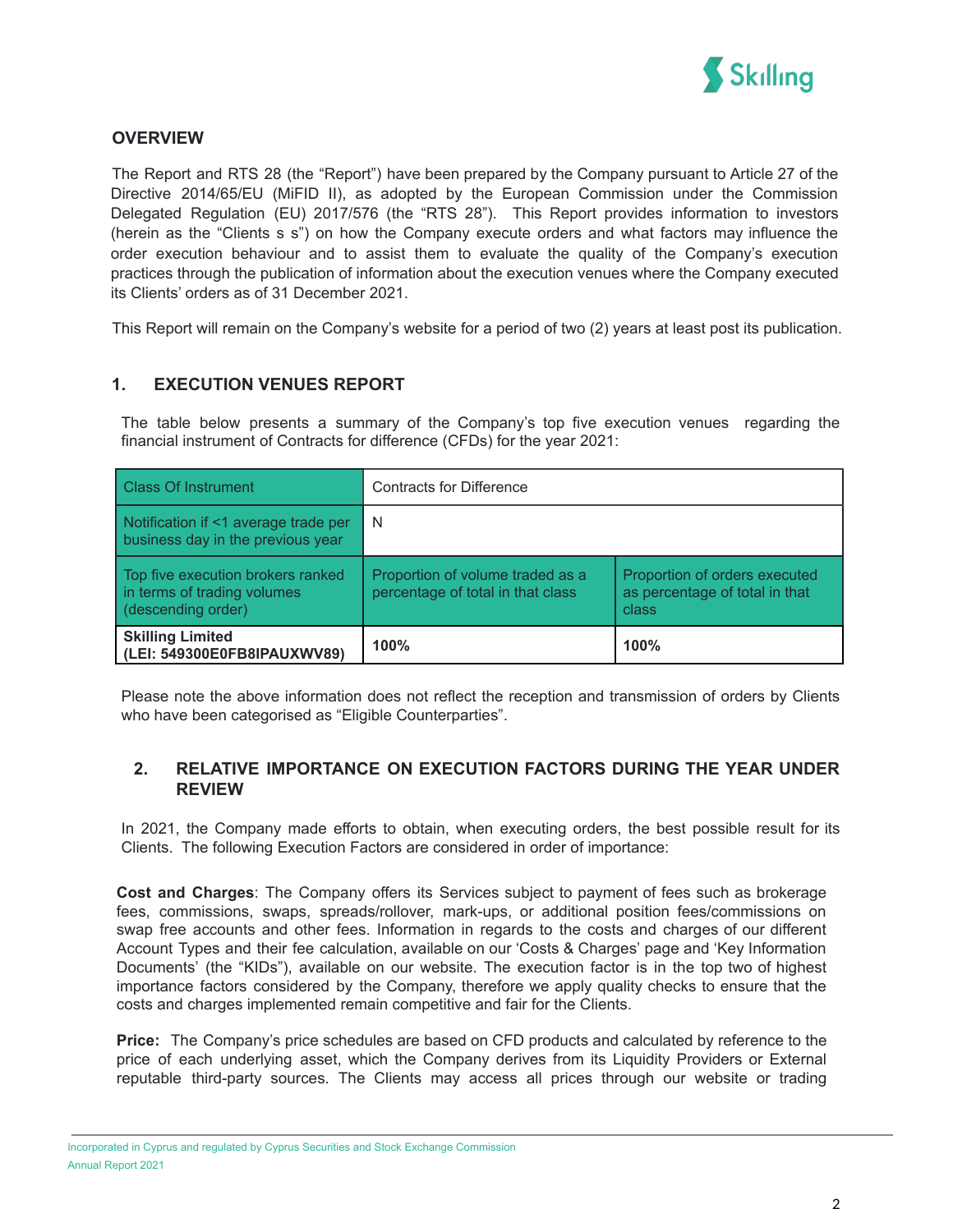

platforms. The information on prices is updated on a regular basis subject to limitations of technology and communications/ durable mediums. The Company's External third-party sources are reviewed from time to time to ensure that the market data/ data are derived and continue to remain competitive. The Company's quotes on any price shall not be outside its operations time therefore no orders can be placed by the Clients during that time. Additionally, ex-ante and ex-post quality reviews made by the Company shall monitor that prices derived on parameters/ spreads/ systems, and subsequently passed on to its Clients remain competitive.

**Likelihood of Execution:** The Company may not be in position to proceed with order execution, but not limited to: volatile markets conditions and/or news events where prices may be impacted significantly varying from the initial declared prices, where there is rapid price movement, where there is insufficient liquidity for the execution of the specific volume at the declared price, a force majeure event has occurred. In the event that the Company is unable to proceed with an Order with regards to price or size or other reason, the Order will not be executed or will be executed only partially. In regards to Straight Through Processing (STP) executions, there were no such executions, and the likelihood of execution depends on the pricing of the Order and available liquidity of the execution venues in 2021.

**Speed of Execution:** The Company strives to offer high speed of execution towards Clients' orders subject to the limitations of technology and communications/ durable medium available. In 2021, the average execution was within milli-speed seconds which aligns with the execution speed of our Liquidity Providers and industry. The Company reviews processes related to the provision of the best possible speed of execution of orders on a frequent basis, and through weekly reports generated to monitor the speed of execution, including slippage, likelihood or other factors so as to oversee the quality of Order execution.

Please read more information in regards to **Order [Execution](https://support.skilling.com/hc/en-gb/articles/115004865873-Order-Execution-Policy) Policy** which is available on our website.

## **3. RECEPTION AND TRANSMISSION OF ORDERS TOP 5 AFFILIATED LIQUIDITY PROVIDERS**

There were no changes in the execution venues during the year of 2021.

## **4. DATA ON PASSIVE AND AGGRESSIVE ORDERS**

During 2021, there were no executions of passive and/or aggressive orders.

## **5. CLOSE LINKS WITH EXECUTION VENUES**

In 2021, there were no close links, conflicts of interests, and common ownerships with respect to any execution venues and/or affiliated liquidity providers used to execute Clients' orders. Skilling Ltd has maintained Liquidity Provider Agreements with StoneX Ltd,Broctagon Prime Ltd and MTG Liquidity Ltd as of 2019 and 2021 respectively. At the time being there are no close links between the Company and LMAX Limited. Tickmill UK Ltd is a related entity to Tickmill Europe Ltd.

Please note conflict of interest is managed inline with the Conflict of Interest Policy, available on our website[.](https://support.skilling.com/hc/en-gb/sections/115001000253-Legal-documents?_ga=2.54187752.1977504439.1558441060-1803061687.1518185038)

Incorporated in Cyprus and regulated by Cyprus Securities and Stock Exchange Commission Annual Report 2021